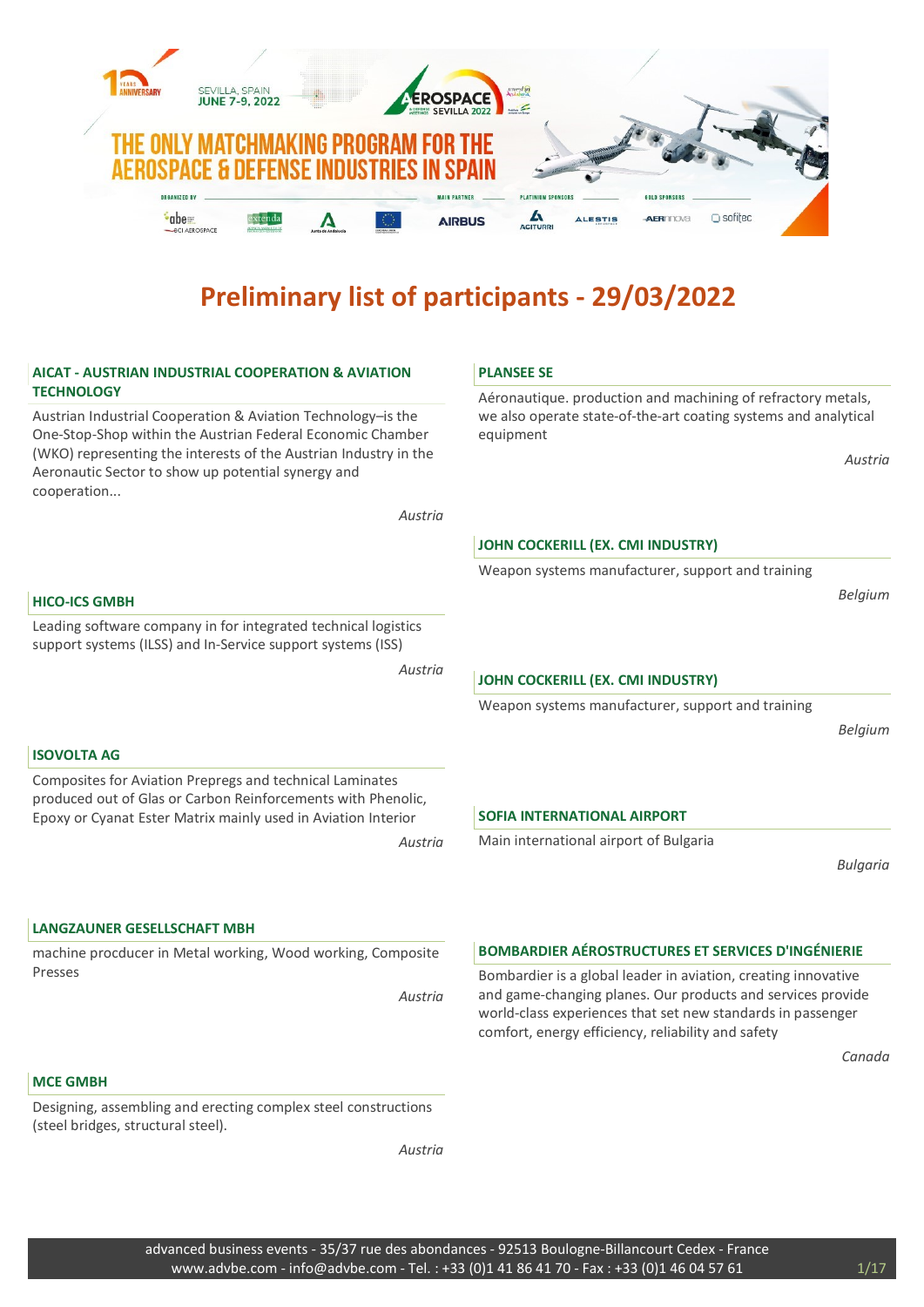

# INVESTISSEMENT QUÉBEC

Ministry of Economy, Science and Innovation

Canada

# BOLLORÉ LOGISTICS

Logistics, 3 PL, Freight Forwarding, Customs Brokerage, Compliance, Reverse Logistics

France

#### LIBURDI ENGINEERING LIMITED

Providing specialized metallurgical, welding and software technologies, systems and services to industry.

Canada

#### CASTLE METALS EU

Castle Metals is a leading service provider of high performance metals and supply chain solutions to the global aerospace and defense industries.

France

Not-for-profit organization comprised of over 200 member companies, representing over 70% of the Ontario aerospace industry employment base and spans all tiers, business activities and sizes.

Canada

# PRATT & WHITNEY CANADA CORP.

ONTARIO AEROSPACE COUNCIL (OAC)

Designs, manufacturer and services of aircraft engines powering business, general aviation and helicopters

Canada

# COLLINS AEROSPACE

Communications and aviation electronics solutions for aerospace and defense

France

#### CORIOLIS COMPOSITES

Specialist in the implementation of composite materials Coriolis Composites develops, makes & markets robotic cells for fiber placement using a standard 6 axis robot enabling the laying of continuous or discontinuous fibers, in all directions

France

### BLUEFIELD

Consulting

France

#### DASSAULT AVIATION

Dassault Aviation is a French aerospace company with proven dual expertise as a manufacturer of both military aircraft and business jets. Creator of more than 100 prototypes in the last century, with over 10,000 aircraft delivered to 90 countries

France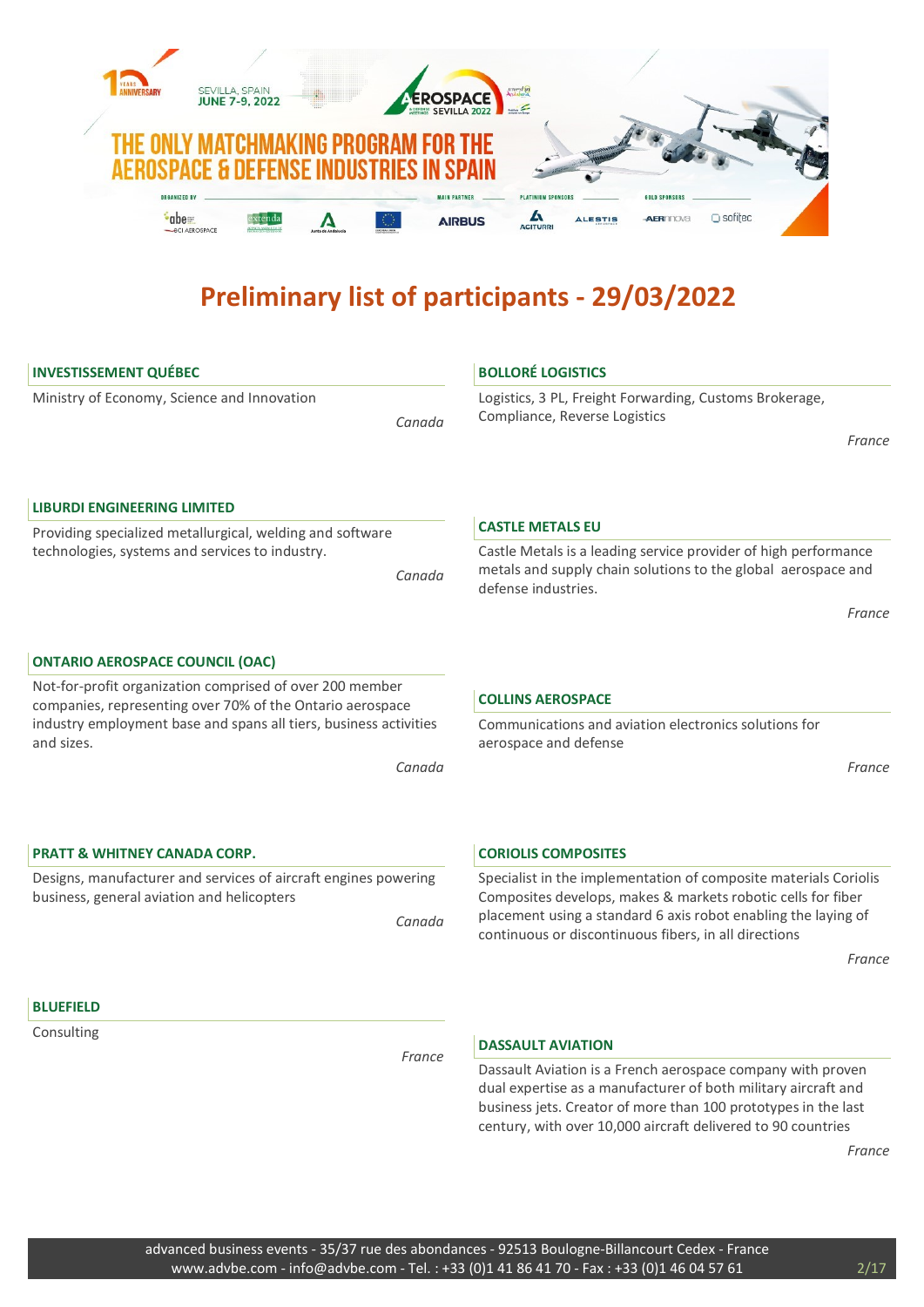

| <b>FUERZA AEREA ARGENTINA - FRANCE</b>                                                                                              |        | <b>NICOMATIC</b>                                                                                                                                                                                                     |
|-------------------------------------------------------------------------------------------------------------------------------------|--------|----------------------------------------------------------------------------------------------------------------------------------------------------------------------------------------------------------------------|
| Argentinian Air Forces                                                                                                              | France | Nicomatic is a manufacturer of standard and special electrical<br>connectors for harsh environment                                                                                                                   |
|                                                                                                                                     |        | France                                                                                                                                                                                                               |
| <b>INDRAERO - AVIAGROUP INDUSTRIES</b>                                                                                              |        |                                                                                                                                                                                                                      |
| Manufacturing of complex metal parts and aerostructure sub-                                                                         |        | <b>OCETA</b>                                                                                                                                                                                                         |
| assemblies                                                                                                                          | France | Technical support, development, distribution & repair service<br>for tooling & interconnect solutions for aerospace, military                                                                                        |
|                                                                                                                                     |        | France                                                                                                                                                                                                               |
| <b>LAMECO</b>                                                                                                                       |        |                                                                                                                                                                                                                      |
| Manufacturer and specialist of Custom Laminated Shims which                                                                         |        | <b>SOGECLAIR GROUP</b>                                                                                                                                                                                               |
| have the advantage of being easily peelable to meet precisely<br>specified clearances in any type of engineering assembly<br>France |        | Major partner in engineering and a prime contractor for the<br>aerospace industry for each and all of its domains of expertise<br>and product line                                                                   |
|                                                                                                                                     |        | France                                                                                                                                                                                                               |
|                                                                                                                                     |        |                                                                                                                                                                                                                      |
| <b>MECACHROME FRANCE</b>                                                                                                            |        |                                                                                                                                                                                                                      |
| Mecachrome is a global leader in precision mechanics                                                                                |        | <b>TECALEMIT AEROSPACE</b>                                                                                                                                                                                           |
|                                                                                                                                     | France | Manufacturing aeronautical flexible and combined hoses,<br>aeronautical rigid metallic hoses, thermal and fire protections,<br>fittings for hoses and Machined components, assembly of<br>aeronautical subassemblies |
| <b>MISION NAVAL LOGISTICA DE ARGENTINA EN EUROPA</b>                                                                                |        | France                                                                                                                                                                                                               |
| Military Contract Management Agency                                                                                                 |        |                                                                                                                                                                                                                      |
|                                                                                                                                     | France |                                                                                                                                                                                                                      |
|                                                                                                                                     |        | <b>TECHNI-MODUL ENGINEERING</b>                                                                                                                                                                                      |
|                                                                                                                                     |        | Industrialization of the manufacturing process for parts made<br>from composite materials                                                                                                                            |
|                                                                                                                                     |        | France                                                                                                                                                                                                               |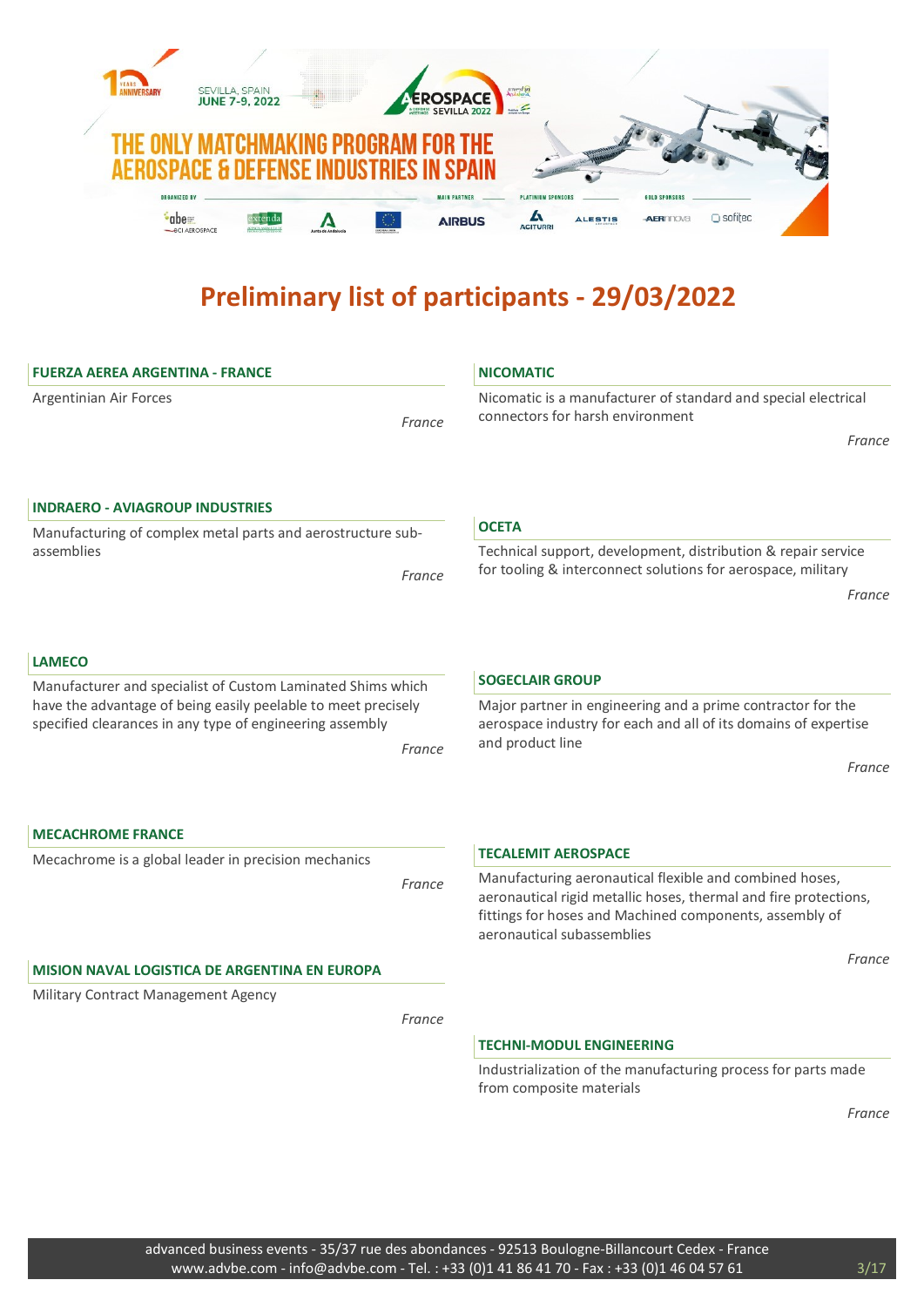

CEVOTEC GMBH

# **TESTIA**

The specialist in nondestructive diversifies Specializing in nondestructive testing for aeronautics and space. Worldwide Services.

France

Munich-based automation specialist Cevotec enables manufacturers to build complex composites in high volume and quality

Germany

# THAILAND BOARD OF INVESTMENT - PARIS

Assistance and granting of incentives to aeronautical companies in setting up their businesses in Thailand

France

# VENTURETEC ROTATING SYSTEMS GMBH

Connecting a workd in motion. Slip rings, media rotary joints, subsystems and complete systems

Information technology services, computer programming, consultancy and related services, networking technology solutions and business support services to the global

Germany

# WEARE AEROSPACE

Detail parts and aerostructure assemblies manufacturing : High precision mechanical parts : turning/milling/sheet metal; NDT & surface treatments; Additive manufacturing solutions (plastic/metal); Assembly; Speedshop process

France

# AMAG COMPONENTS ÜBERSEE GMBH

Produces aircraft structures and engine components made of aluminium, titanium, and also high temperature resistant nickelbased alloys such as Inconel Hastelloy, and Waspalloy. They also supply readyto-install mounted assemblie

Germany

#### ISRAEL AIRCRAFT INDUSTRIES LTD

telecommunications industry

TECH MAHINDRA LTD

Development and production of systems for the defense and commercial markets

Israel

India

# A.ABETE SRL

Precision machining in the following areas: aerostructures, engins, defense, aeronautical equipments

**Italy** 

# BOYSEN GMBH & CO. KG

Fasteners & Hardware distribution

Germany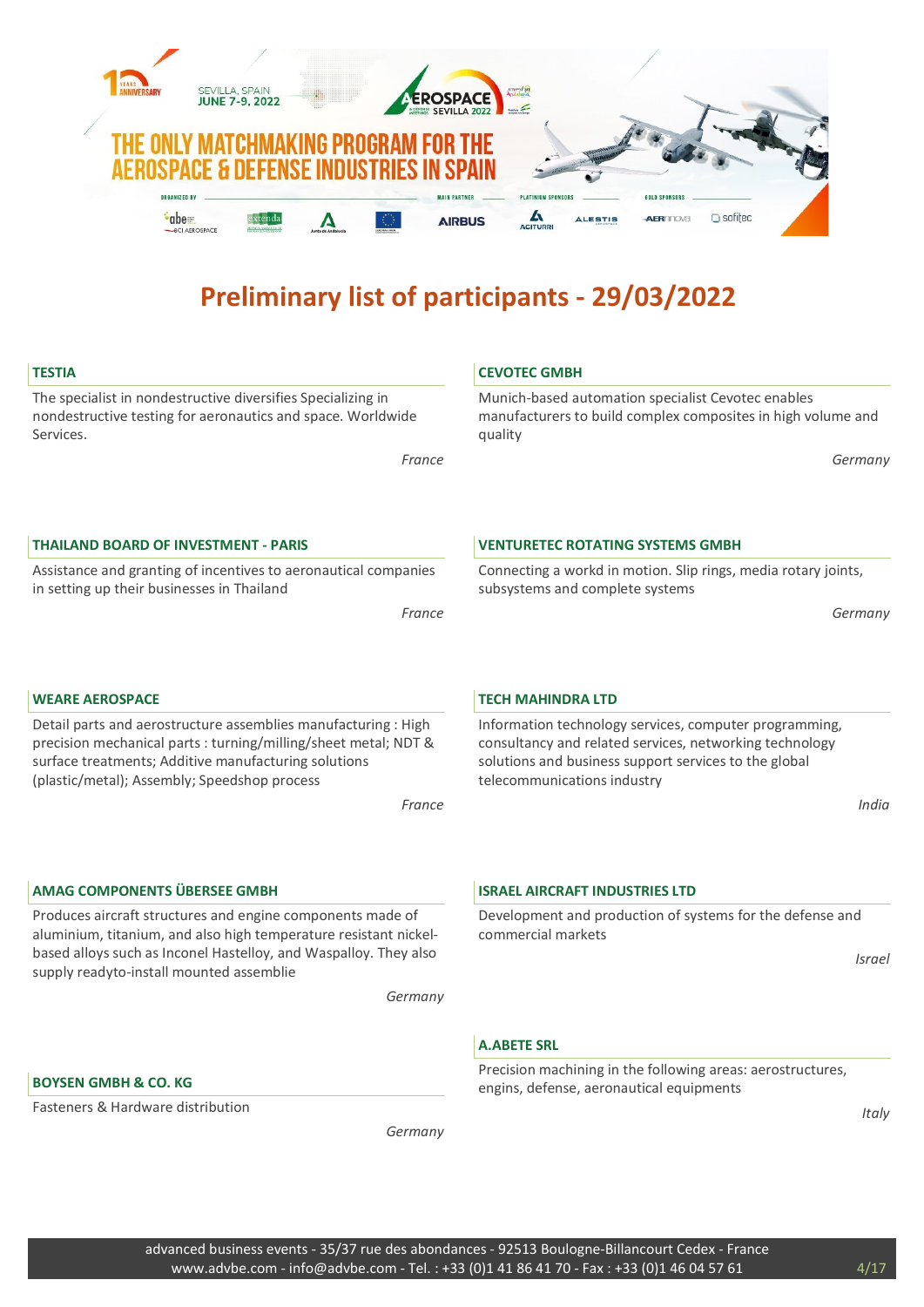

| A.L.A. SPA                                                                                                            | <b>BYTEST SRL</b>                                                                                                                                                      |
|-----------------------------------------------------------------------------------------------------------------------|------------------------------------------------------------------------------------------------------------------------------------------------------------------------|
| ADVANCED LOGISTICS FOR AEROSPACE : SERVICE PROVIDER<br>AND LOGISTICS ACTIVITIES FOR AEROSPACE INDUSTRIES<br>Italy     | Material Testing and Non Destructive Testings - We are an<br>Examination Center of ITANDTB according to EN 4179, we can<br>make NDT personnel training and examination |
|                                                                                                                       | Italy                                                                                                                                                                  |
| <b>AEROSPACE MATERIALS MANAGEMENT S.R.L.</b>                                                                          |                                                                                                                                                                        |
| Distributor for aerospace alloys.                                                                                     | <b>CBL ELECTRONICS SRL</b>                                                                                                                                             |
| Italy                                                                                                                 | Our core competencies are test equipment development and<br>production, test program development board testing and<br>reliability test support                         |
|                                                                                                                       | Italy                                                                                                                                                                  |
| ATM SRL (ADVANCED TOOLS AND MOULDES)                                                                                  |                                                                                                                                                                        |
| Subcontracting of equipment and mechanical precision in<br>aerospace and mechanical engineering in general.           | <b>CISTELAIER SRL</b>                                                                                                                                                  |
| Italy                                                                                                                 | <b>PCB Manufacurer</b>                                                                                                                                                 |
|                                                                                                                       | Italy                                                                                                                                                                  |
|                                                                                                                       |                                                                                                                                                                        |
| <b>AVIO AERO</b>                                                                                                      |                                                                                                                                                                        |
| A GE Aviation business which operates in the design,<br>manufacture and maintenance of civil and military aeronautics | <b>CURTI COSTRUZIONI MECCANICHE SPA</b>                                                                                                                                |
| components and systems                                                                                                | Manufacturing of parts based on customers drawings.                                                                                                                    |
| Italy                                                                                                                 | Italy                                                                                                                                                                  |
| <b>AVIO AERO</b>                                                                                                      | <b>FORIND AVIO ELETTRONICA SRL</b>                                                                                                                                     |
| Designs, manufactures and maintains components and systems                                                            | Electronics                                                                                                                                                            |
| for civil and military aviation.                                                                                      | Italy                                                                                                                                                                  |
| Italy                                                                                                                 |                                                                                                                                                                        |
|                                                                                                                       |                                                                                                                                                                        |
|                                                                                                                       |                                                                                                                                                                        |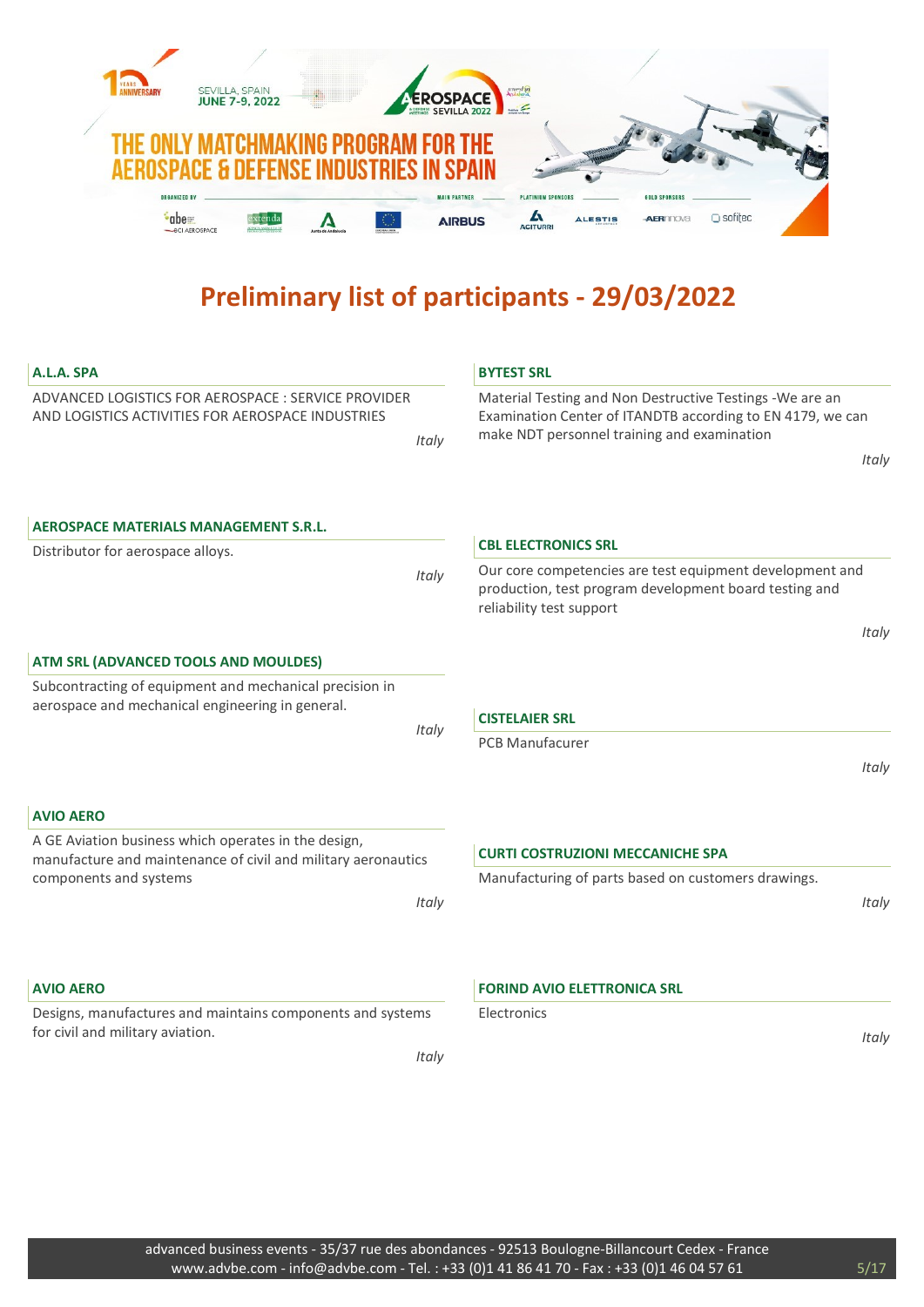

| <b>LEONARDO COMPANY - HELICOPTER DIVISION</b>                                                                                                                                                                                                                          |         | <b>GIMAS</b>                                                                                                                                                                                                                                                     |
|------------------------------------------------------------------------------------------------------------------------------------------------------------------------------------------------------------------------------------------------------------------------|---------|------------------------------------------------------------------------------------------------------------------------------------------------------------------------------------------------------------------------------------------------------------------|
| Supply Chain Management                                                                                                                                                                                                                                                | Italy   | Moroccan Aerospace Association gathering 140 aerospace<br>companies established in Morocco operating in different fields<br>of aerospace industry such as engineering (design &<br>conception), assembly of parts and aerostructures, composites,<br>electronics |
| <b>LEONARDO SPA</b>                                                                                                                                                                                                                                                    |         | Morocco                                                                                                                                                                                                                                                          |
| Aircraft manufacturer                                                                                                                                                                                                                                                  |         |                                                                                                                                                                                                                                                                  |
|                                                                                                                                                                                                                                                                        | Italy   |                                                                                                                                                                                                                                                                  |
|                                                                                                                                                                                                                                                                        |         | <b>AERO MOBILITY SUPPORT (PVT) LTD</b>                                                                                                                                                                                                                           |
|                                                                                                                                                                                                                                                                        |         | Procurement of CN-235 and other aircraft after market parts<br>and repair service                                                                                                                                                                                |
| <b>MBDA ITALIA</b>                                                                                                                                                                                                                                                     |         | Pakistan                                                                                                                                                                                                                                                         |
| Specialized in the field of missile systems, defence systems,<br>boasts comprehensive portfolio of technical missiles. //<br>Spécialisé dans le domaine des systèmes de missiles, systèmes<br>de défense, dispose d'un portefeuille complet de missiles<br>techniques. |         | <b>ACITURRI AERONAUTICA S.L.U.</b>                                                                                                                                                                                                                               |
|                                                                                                                                                                                                                                                                        | Italy   | Aciturri is a first level supplier for equipped aero structures for<br>the main aeronautic constructors. The Aciturri Value Chain offer<br>to the final client a completed product: Design y Calculation,<br>Tools Manufacturing, Manufacturing, Subassembly     |
| <b>SUPERJET INTERNATIONAL SPA</b>                                                                                                                                                                                                                                      |         | Spain                                                                                                                                                                                                                                                            |
| Aircraft manufacturing                                                                                                                                                                                                                                                 |         |                                                                                                                                                                                                                                                                  |
|                                                                                                                                                                                                                                                                        | Italy   |                                                                                                                                                                                                                                                                  |
|                                                                                                                                                                                                                                                                        |         | <b>ADVANTAGE AUSTRIA MADRID</b>                                                                                                                                                                                                                                  |
| <b>AMDIE</b>                                                                                                                                                                                                                                                           |         | Austrian Economic Chambers that provides a broad range of<br>intelligence and business development services for both<br>Austrian companies and their international business partners                                                                             |
| Moroccan Investment Development                                                                                                                                                                                                                                        |         | Spain                                                                                                                                                                                                                                                            |
| Agencyafathi@invest.gov.ma                                                                                                                                                                                                                                             |         |                                                                                                                                                                                                                                                                  |
|                                                                                                                                                                                                                                                                        | Morocco |                                                                                                                                                                                                                                                                  |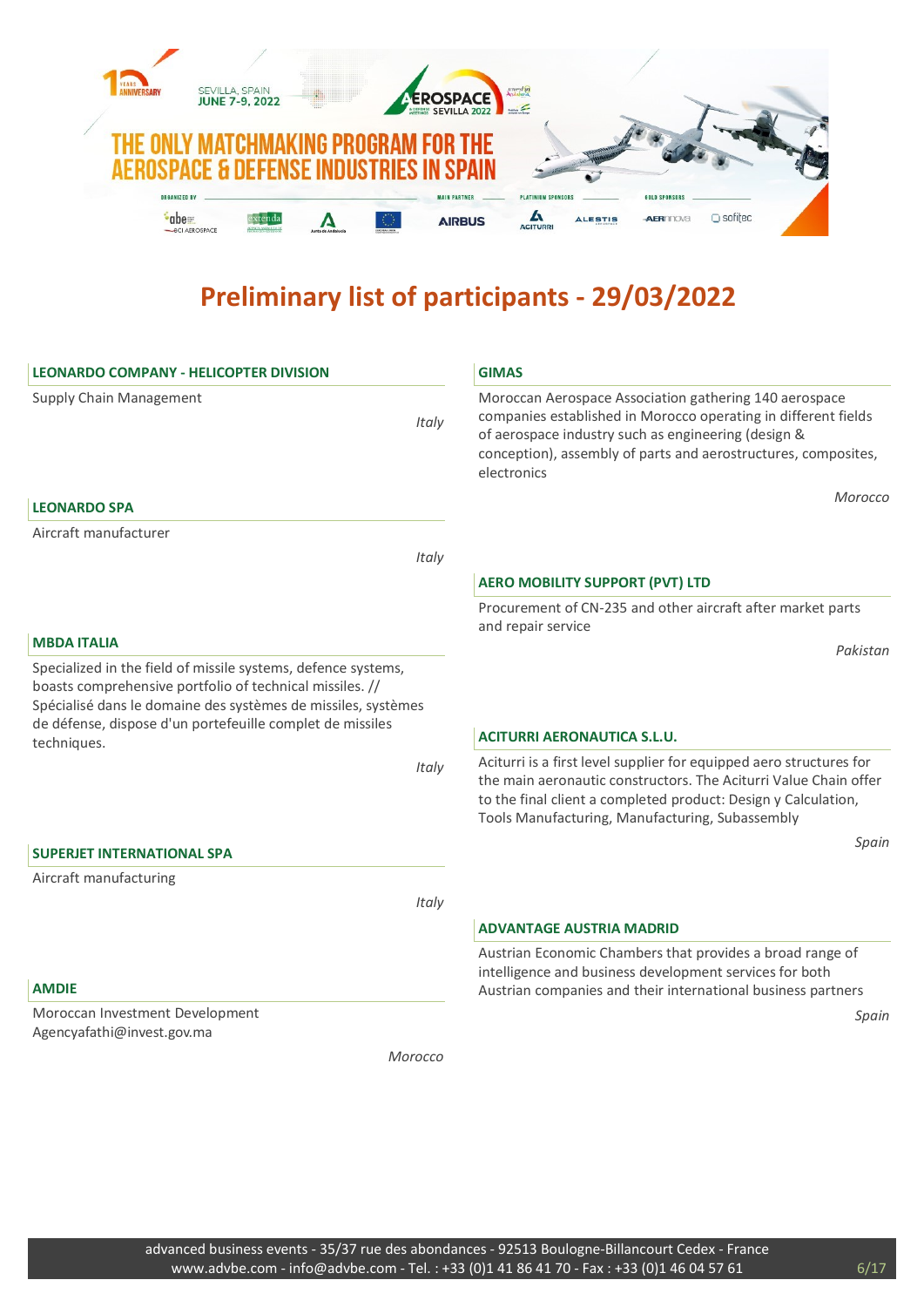

# AERNNOVA AEROSPACE, S.A.

Aeronautics Industry; global aerostructures company assuming the integral management of large aircraft sections

Spain

# AERÓPOLIS, PARQUE TECNOLÓGICO Y AERONÁUTICO DE ANDALUCÍA

Aeropolis is a technology park a few km North East of Seville which is dedicated to businesses in the aerospace sector

Spain

# AEROTECNIC

Integral and complete service in management and manufacture of elemental and aeronautical structure. Main activities: Metal Materials: Machining, Milling and Turning (CNC 3,4,5 axis), Trimming by CNC, Grinding, Composite Machining (CNC 5 axis)

Spain

# AERTEC SOLUTIONS

Concept development, Design of industrial facilities, Logistics and industrial organisation, Supervision activities

Spain

# AIMPLAS - INSTITUTO TECNOLÓGICO DEL PLÁSTICO

Analysis and testing, R&D projects, technical assessments, training, competitive intelligence

Spain

# AIRBUS DEFENCE AND SPACE

Airbus Defence and Space SAS is a division of Airbus responsible for defence and aerospace products and services

Spain

#### AIRBUS HELICOPTERS SPAIN

No. 1 helicopter manufacturer in the civil and parapublic market, with a turnover of 4.5 billion Euros, orders for 715 new helicopters, and an 53 percent market share in the civil and parapublic sectors

Spain

#### AIRBUS OPERATIONS SL

Airliner Manufacturer

Spain

# ALCUPLA S.A.

Mechanical subcontracting - precision machining

Spain

# ALESTIS AEROSPACE, SL

One of the three Tier One suppliers operating in Spain. Leading company in engineering and technologies for the manufacture and assembly of composite materials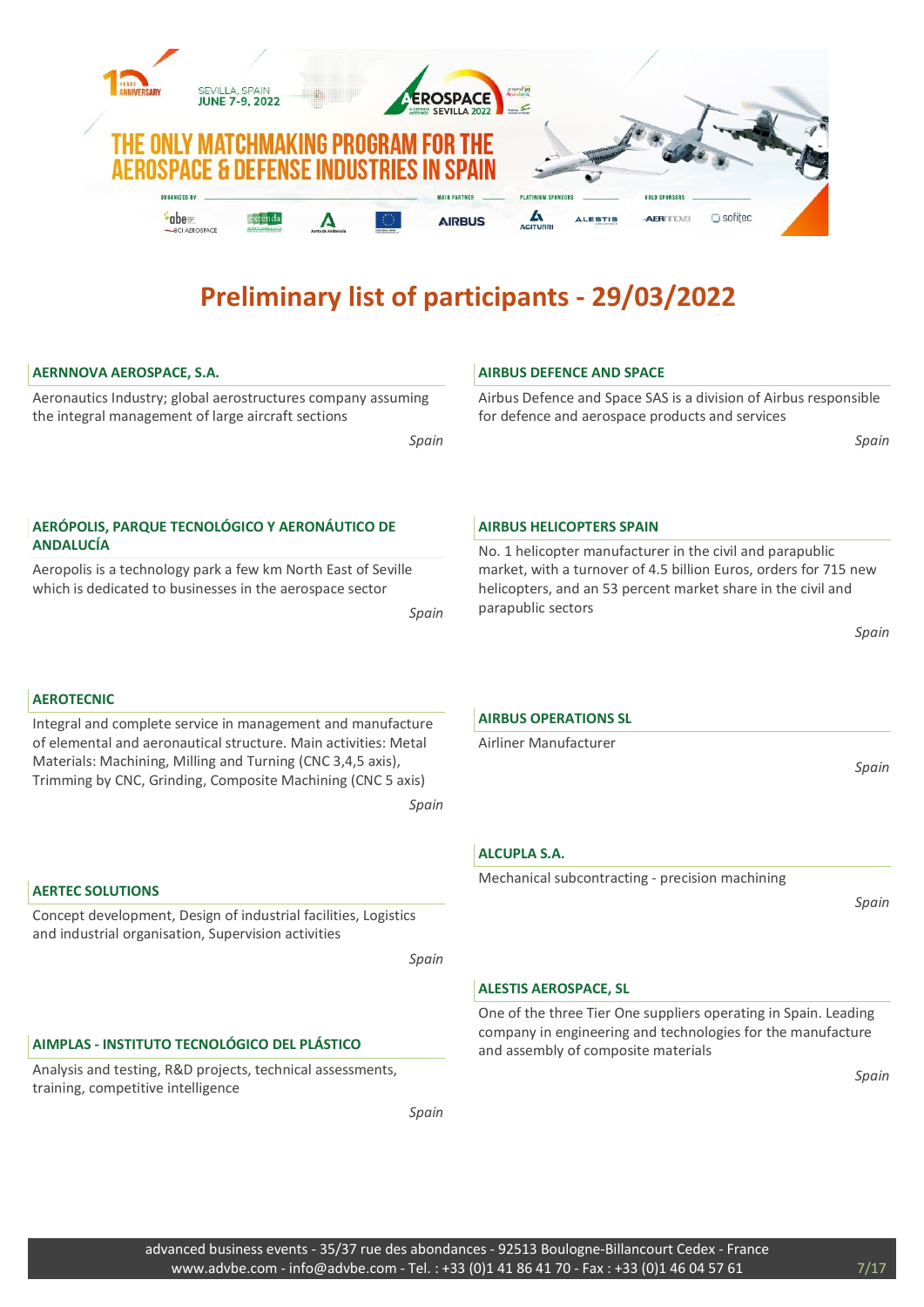

| <b>ALU-STOCK SA</b>                                                                                                                                                                       | <b>CAMARA OFICIAL DE COMERCIO E INDUSTRIA DE ALAVA</b>                                                                                                                                |
|-------------------------------------------------------------------------------------------------------------------------------------------------------------------------------------------|---------------------------------------------------------------------------------------------------------------------------------------------------------------------------------------|
| Aluminium standard profiles, machining and forging bars, sheets<br>and plates in every commercial alloys                                                                                  | The Chamber of Commerce offers businesses training and advice<br>on issues of Internationalization, Industry, Trade                                                                   |
| Spain                                                                                                                                                                                     | Spain                                                                                                                                                                                 |
| <b>ANDALUCIA AEROSPACE - CLUSTER HÉLICE</b>                                                                                                                                               | <b>CAPGEMINI ESPAÑA - ALTRAN INNOVACION SLU</b>                                                                                                                                       |
| Promotion of the andalusian aerospace industry                                                                                                                                            | World leader in engineering and R&D Services                                                                                                                                          |
| Spain                                                                                                                                                                                     | Spain                                                                                                                                                                                 |
| <b>APPLUS+ LABORATORIES</b>                                                                                                                                                               | <b>CASEMEDIA EMBALAJES, SL</b>                                                                                                                                                        |
| Testing, Technological services, Certification, Inspection<br>Spain                                                                                                                       | Cases, Custom Boxes, Trunks, Containers, Cabinets an Foam<br>Moulds for Aeronautic Industries (Tools, Parts, measuring<br>equipment Etc)                                              |
|                                                                                                                                                                                           | Spain                                                                                                                                                                                 |
|                                                                                                                                                                                           |                                                                                                                                                                                       |
| AXON' CABLE - OFICINA DE REPRESENTACIÓN EN ESPAÑA                                                                                                                                         |                                                                                                                                                                                       |
| The group designs and manufactures custom design wires,<br>composite cables, flat flex cables, cable assemblies, connectors                                                               | CAYCO, S.A.                                                                                                                                                                           |
| and mini-systems for high tech applications                                                                                                                                               | Integral Logistics Operator                                                                                                                                                           |
| Spain                                                                                                                                                                                     | Spain                                                                                                                                                                                 |
| AYESA AIR CONTROL INGENIERIA AERONAUTICA, SL                                                                                                                                              | <b>CITD ENGINEERING &amp; TECHNOLOGIES S.L.</b>                                                                                                                                       |
| In the field of manufacturing and assembly, AYESA participates<br>in successful civil aeronautics programmes such as the Airbus<br>A320 and the Boeing B777, as well as on-going military | CITD is an engineering company dedicated to the design and<br>stress of systems and structures in aerospace, industrial and<br>energy sectors, and in full swing with infrastructures |
| programmes such as the Airbus Military A400M                                                                                                                                              | Spain                                                                                                                                                                                 |
| Spain                                                                                                                                                                                     |                                                                                                                                                                                       |

advanced business events - 35/37 rue des abondances - 92513 Boulogne-Billancourt Cedex - France www.advbe.com - info@advbe.com - Tel. : +33 (0)1 41 86 41 70 - Fax : +33 (0)1 46 04 57 61 8/17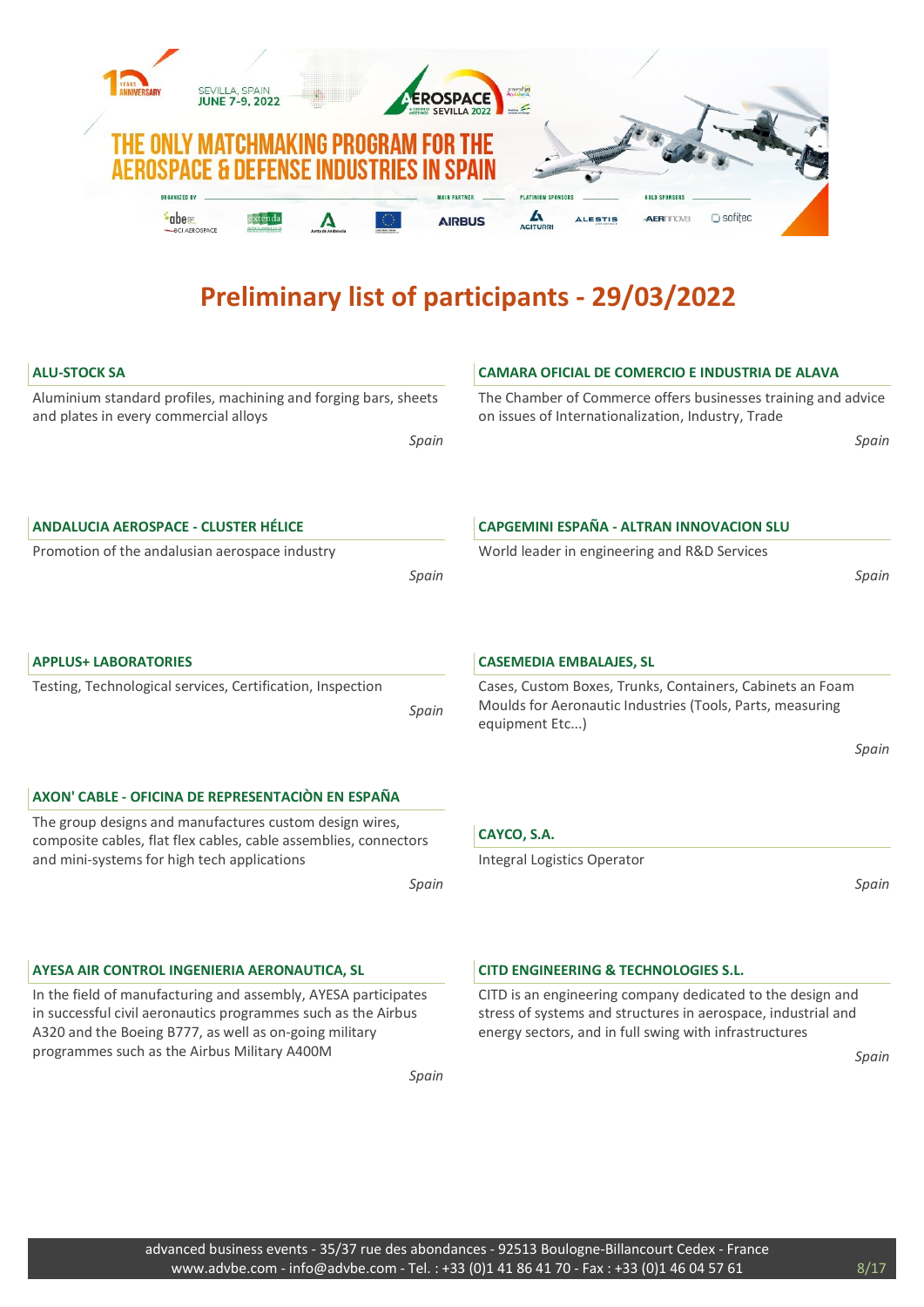

| <b>CLIFFS - AK STEEL INTERNATIONAL</b>                                                                                         |       | <b>DERICHEBOURG AERONAUTICS SERVICES</b>                                                                                                                                                                                                                       |
|--------------------------------------------------------------------------------------------------------------------------------|-------|----------------------------------------------------------------------------------------------------------------------------------------------------------------------------------------------------------------------------------------------------------------|
| AK Steel is a leading producer of flat-rolled carbon, stainless and<br>electrical steel products.                              | Spain | Derichebourg Atis aeronautique is a service provider in<br>aeronautical subcontracting industry, we support the main<br>aircraft manufacturers (OEMs and Tier 1) on the services of<br>Industrial Preparation, Technical support, Quality inspection)<br>Spain |
|                                                                                                                                |       |                                                                                                                                                                                                                                                                |
| <b>CLUSTER DE LA INDUSTRIA DE LA DEFENSA (CID)</b>                                                                             |       |                                                                                                                                                                                                                                                                |
| Contribute to the strengthening of the technological and<br>industrial base at the service of the defense of Spain, attracting |       | <b>EGA MASTER, SA</b>                                                                                                                                                                                                                                          |
| new companies to the sector                                                                                                    | Spain | Non-sparking tools. 1000V insulated tools. Hand tool<br>manufacturer - Torque wrench - ESD - VDE tools - Threading<br>machines - Slogging wrench                                                                                                               |
|                                                                                                                                |       | Spain                                                                                                                                                                                                                                                          |
| <b>CURTISS WRIGHT SURFACE TECHNOLOGIES (MIC)</b>                                                                               |       |                                                                                                                                                                                                                                                                |
| Customized shot peening equipment and shot peening                                                                             |       |                                                                                                                                                                                                                                                                |
| techniques                                                                                                                     |       | <b>ELECTRO CRISOL METAL SA - ECRIMESA</b>                                                                                                                                                                                                                      |
|                                                                                                                                | Spain | Manufactures steel and aluminium parts by investment casting<br>Spain                                                                                                                                                                                          |
| <b>CUSTAR, S.L.</b>                                                                                                            |       |                                                                                                                                                                                                                                                                |
| Document Management & Storage                                                                                                  | Spain | EXTENDA - EMPRESA PUBLICA ANDALUZA DE PROMOCION<br><b>EXTERIOR SA</b>                                                                                                                                                                                          |
|                                                                                                                                |       | Trade promotion agency of Andalucia                                                                                                                                                                                                                            |
|                                                                                                                                |       | Spain                                                                                                                                                                                                                                                          |
| <b>DB SCHENKER</b>                                                                                                             |       |                                                                                                                                                                                                                                                                |
| one of the leading and fastest growing global logistics service<br>providers                                                   |       | <b>FERRETERIA XEREZ, SL</b>                                                                                                                                                                                                                                    |
|                                                                                                                                | Spain | Industrial Supplies; Sales and distribution of adhesives,<br>consumables, screws, abrasives, lubricants, tools amd lifting<br>accesories and lashing and supplies                                                                                              |
|                                                                                                                                |       | Spain                                                                                                                                                                                                                                                          |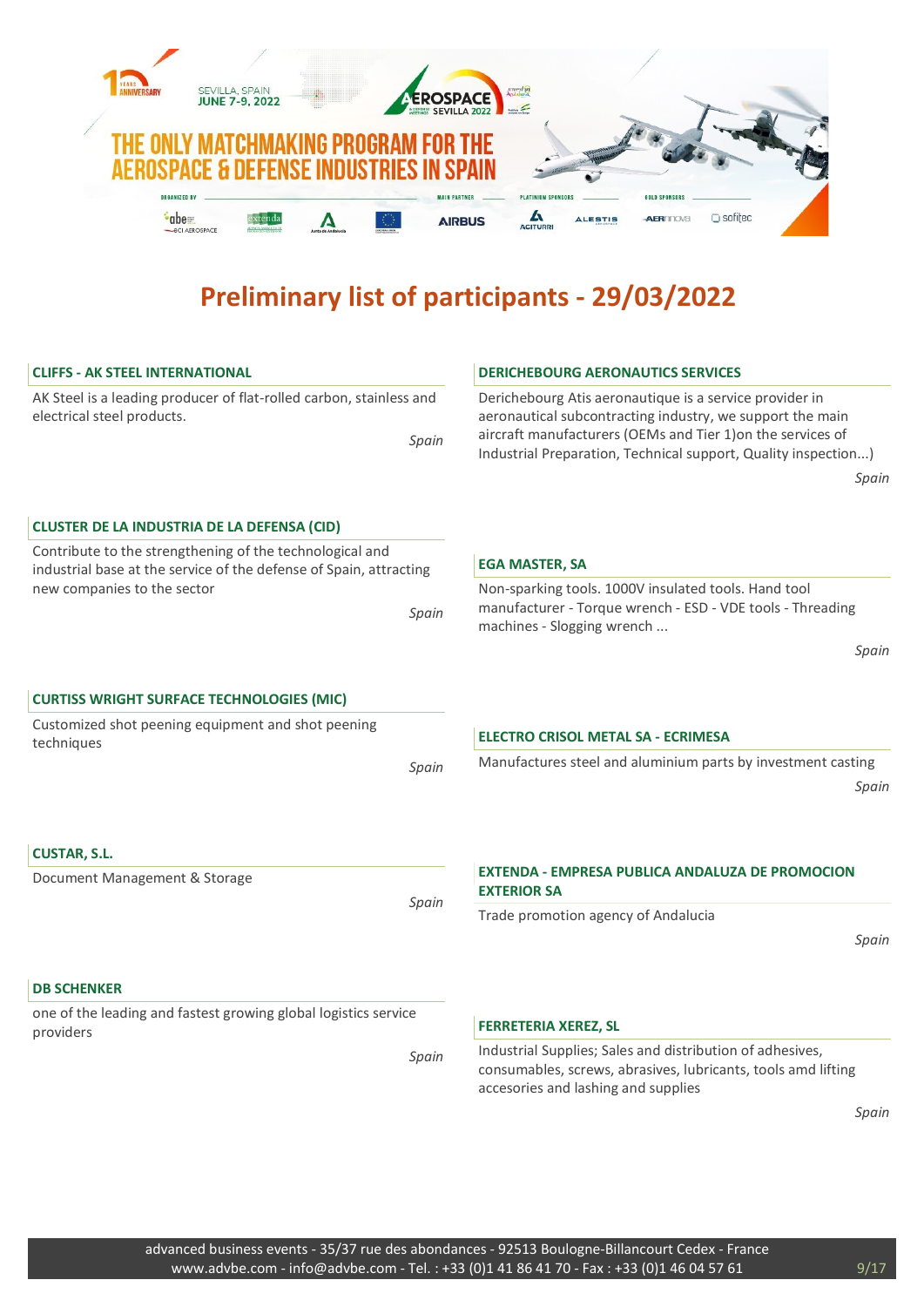

| <b>FLE&amp;MASK - EUROMASK</b>                                                                                                                                                                                                              | <b>GLENAIR IBERICA</b>                                                                                                                                                                                                                                    |
|---------------------------------------------------------------------------------------------------------------------------------------------------------------------------------------------------------------------------------------------|-----------------------------------------------------------------------------------------------------------------------------------------------------------------------------------------------------------------------------------------------------------|
| Projects, production and assembly of lean structure, design and<br>analysis Construction of automatic painting lines powder<br>coating, e-coating and spray<br>Spain                                                                        | Glenair manufactures high-reliability connectors and cables for<br>mission-critical land, sea, air, and space applications.<br>Spain                                                                                                                      |
| <b>FRENCH EMBASSY - MINISTRY OF ARMED FORCES</b><br>French Ministry for Armed Forces                                                                                                                                                        | <b>GMV AEROSPACE AND DEFENCE, S.A.</b><br>Aeronautics, Space and Defense. Information & Communication<br>Technologies (ICT), Transportation                                                                                                               |
| Spain                                                                                                                                                                                                                                       | Spain                                                                                                                                                                                                                                                     |
| <b>FUNDACION ANDALUZA PARA EL DESARROLLO</b><br><b>AEROSESPACIAL - CATEC</b>                                                                                                                                                                | <b>HÉROUX-DEVTEK SPAIN (CESA)</b>                                                                                                                                                                                                                         |
| Aerospace Cluster of Andalusia - Center for Advanced Aerospace<br>Technologies<br>Spain                                                                                                                                                     | Design & Manufacturing Hydro mechanical component<br>Spain                                                                                                                                                                                                |
|                                                                                                                                                                                                                                             | <b>HEXAGON METROLOGY S.A.</b>                                                                                                                                                                                                                             |
| <b>FUNDACION IDONIAL</b><br>We provide our customers with tailor-made solutions related to<br>the development of materials, advanced manufacturing and the<br>digital industry through technological development and<br>innovation<br>Spain | Hexagon Metrology brands represent an unrivaled global<br>installed base of millions of Coordinate Measuring Machines<br>(CMMs), portable measuring systems and handheld<br>instruments, and tens of thousands of metrology software<br>licenses<br>Spain |
|                                                                                                                                                                                                                                             | <b>IBERIA MAINTENANCE</b>                                                                                                                                                                                                                                 |
| <b>GALVATEC</b><br>Axis CNC machining and turning, NDT and surface treatments,<br>Sub-Assemblies, Full Management build-to-print, Painting of<br>carbon fiber structures, Analysis and Tests<br>Spain                                       | Leading provider of MRO services to the IAG group airlines,<br>OEMs and wider industry<br>Spain                                                                                                                                                           |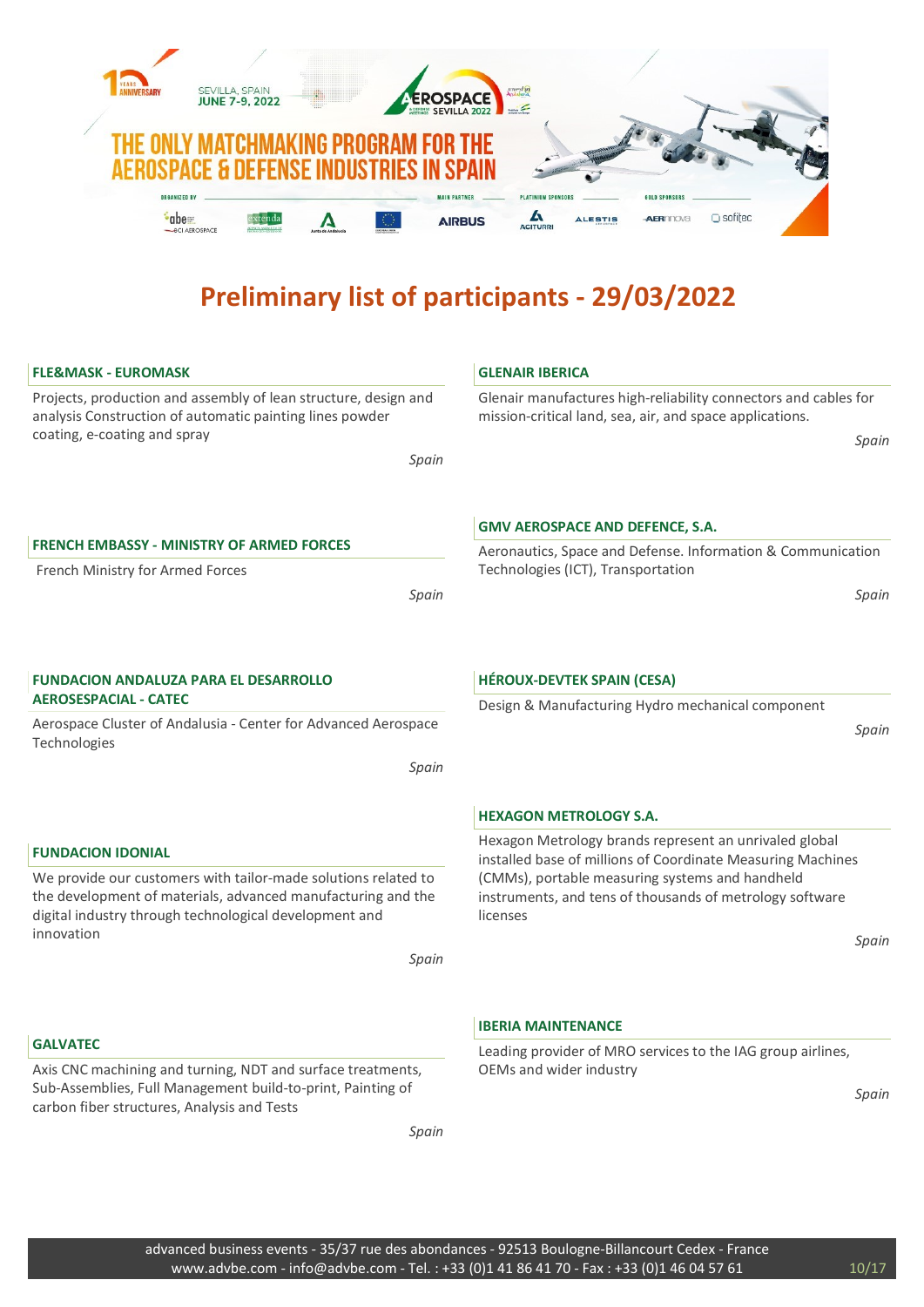

| <b>INDAERO GRUPO EMERGY</b>                                                                                                                                                                                                                       |       | <b>INTEGRACION TECNOLOGICA EMPRESARIAL, S.L. (AMS)</b>                                                                                                                                                         |
|---------------------------------------------------------------------------------------------------------------------------------------------------------------------------------------------------------------------------------------------------|-------|----------------------------------------------------------------------------------------------------------------------------------------------------------------------------------------------------------------|
| Design and manufacture of plates Control, Protection &<br>Identification                                                                                                                                                                          | Spain | Inspection and assembly tooling, parts, and components using<br>three-dimensional laser tracker technologies for aeronautics,<br>space industry, automotive and rail<br>Spain                                  |
|                                                                                                                                                                                                                                                   |       |                                                                                                                                                                                                                |
| <b>INDUSTRIAS MURTRA CADENA, S.A.</b>                                                                                                                                                                                                             |       |                                                                                                                                                                                                                |
| From rigid webbings for industrial applications and slings to                                                                                                                                                                                     |       | <b>INTERMAHER, SA (MAZAK)</b>                                                                                                                                                                                  |
| harnesses or military equipment, among others                                                                                                                                                                                                     | Spain | Machine tool distributors. Exclusive distributors for Spain of the<br>prestigious Japanese brand Mazak                                                                                                         |
|                                                                                                                                                                                                                                                   |       | Spain                                                                                                                                                                                                          |
| <b>INMAPA AERONAUTICA SLU</b>                                                                                                                                                                                                                     |       |                                                                                                                                                                                                                |
| Design, manufacturing, assembly, star-up and technical                                                                                                                                                                                            |       | <b>INVEST IN ANDALUCIA - AGENCIA IDEA</b>                                                                                                                                                                      |
|                                                                                                                                                                                                                                                   | Spain | Invest in Andalucía-Spain is an initiative supported by the<br>Andalusian Regional Government to attract foreign direct<br>investment to our region and to assist existing investors to<br>expand in Andalusia |
| <b>INSYTE SA</b>                                                                                                                                                                                                                                  |       | Spain                                                                                                                                                                                                          |
| Industrialization - Wave soldering - CMS Technology - Hybrid<br>Technology - Traditional technology - Cabling bays, cabinets  -<br>Sub-assemblies and electronic assemblies - Test environment<br>(humidity, temperature, thermal shock)<br>Spain |       | <b>JOB IMPULSE</b>                                                                                                                                                                                             |
|                                                                                                                                                                                                                                                   |       | Global employment services company. We are, with heart and<br>soul, committed to bring people and their chosen professions<br>together                                                                         |
|                                                                                                                                                                                                                                                   |       | Spain                                                                                                                                                                                                          |
| INTA - INSTITUTO NACIONAL DE TÉCNICA AEROESPACIAL                                                                                                                                                                                                 |       |                                                                                                                                                                                                                |
| INTA (National Institute of Aerospace Technology) is a Public<br>Research Organisation that depends on the Spanish Ministry of<br>Defence<br>Spain                                                                                                |       | <b>KROMI LOGISTIK SPAIN S.L.</b>                                                                                                                                                                               |
|                                                                                                                                                                                                                                                   |       | KROMI offers its customers optimal customized tool<br>management solutions with services in the four areas of<br>competence TOOLS, TECHNOLOGY, LOGISTICS and DATA                                              |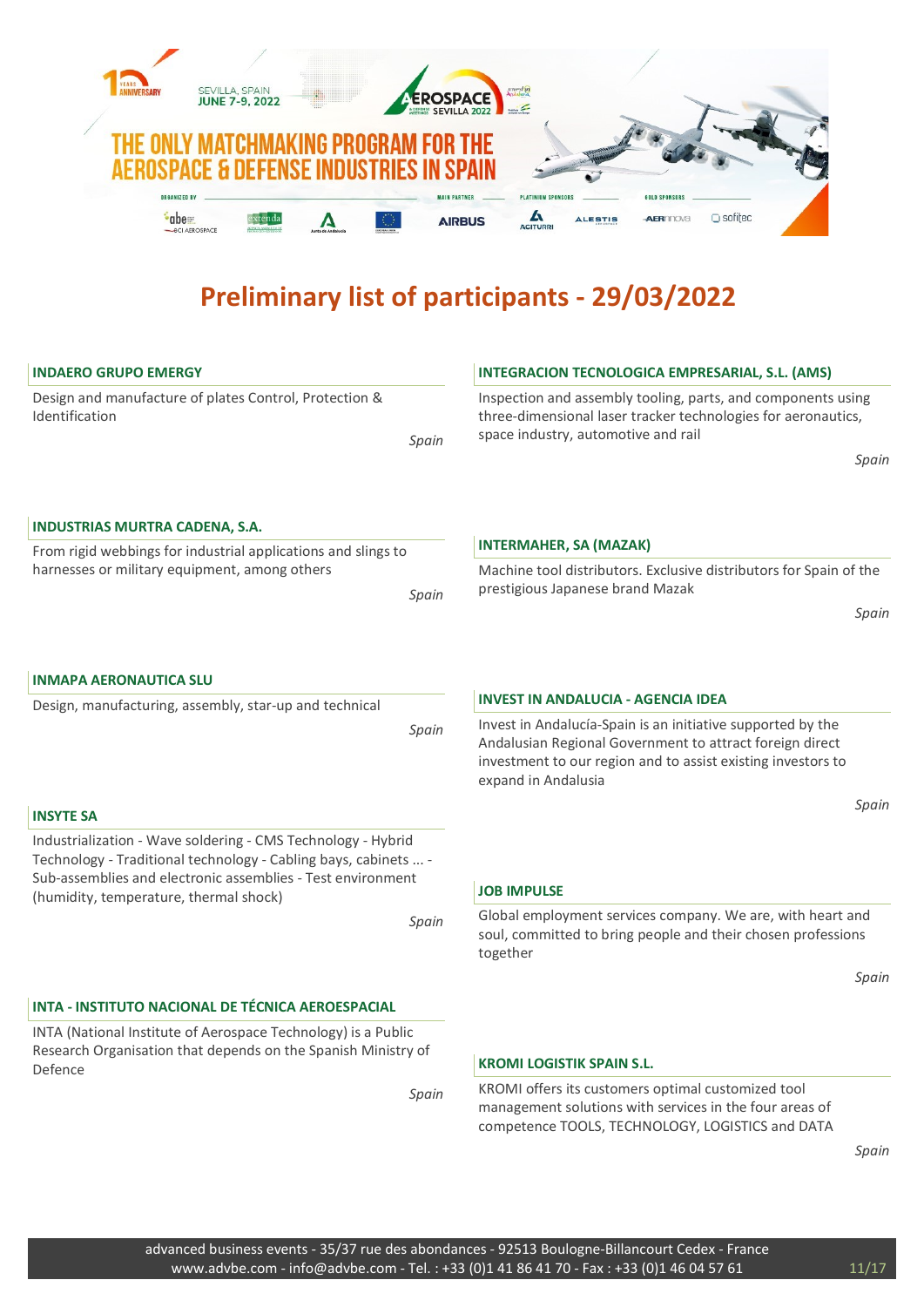

| L.A.B. CIRCUITS, S.A.                                                                                                                                                                              |       | METROLOGIA SARIKI SA - FERRETERIA UNCETA S.A.                                                                                                                                                                                                     |
|----------------------------------------------------------------------------------------------------------------------------------------------------------------------------------------------------|-------|---------------------------------------------------------------------------------------------------------------------------------------------------------------------------------------------------------------------------------------------------|
| pcb manufacturing - printed circuits boards                                                                                                                                                        | Spain | Unceta Group member, is a provider of measurement solutions<br>specialized in measurement consultancy, metrology systems<br>supply, user training, post-sales technical support, engineering<br>services, measuring services and turnkey projects |
|                                                                                                                                                                                                    |       | Spain                                                                                                                                                                                                                                             |
| <b>LAMAIGNERE CARGO, S.L.</b><br>Air and maritime groupage service                                                                                                                                 |       |                                                                                                                                                                                                                                                   |
|                                                                                                                                                                                                    | Spain |                                                                                                                                                                                                                                                   |
|                                                                                                                                                                                                    |       | <b>METROLOGIC GROUP SPAIN, S.L.</b>                                                                                                                                                                                                               |
|                                                                                                                                                                                                    |       | Software solutions in industries like automotive, aerospace,<br>transportation, energy, watchmaking and medical                                                                                                                                   |
| <b>LATESYS IBERIA SL</b>                                                                                                                                                                           |       | Spain                                                                                                                                                                                                                                             |
| Studies and calculations of mechanical assemblies. Design and<br>production tooling for manufacturing, assembly, inspection and<br>transportation study of aircraft structural parts and equipment |       | <b>METRONIC SA</b>                                                                                                                                                                                                                                |
|                                                                                                                                                                                                    | Spain | Since 1967 METRONIC has supplied Metrology and Quality<br>Control instruments to the most diverse sectors of the market.                                                                                                                          |
|                                                                                                                                                                                                    |       | Spain                                                                                                                                                                                                                                             |
| <b>MADES, MALAGA AEROSPACE, DEFENSE &amp; ELECTRONICS</b><br><b>SYSTEMS S.A.U.</b>                                                                                                                 |       |                                                                                                                                                                                                                                                   |
| MADES, provides Electronic Systems Manufacturing (EMS) and<br>Testing Services for high-reliability applications                                                                                   |       | <b>MPB AEROSPACE</b>                                                                                                                                                                                                                              |
|                                                                                                                                                                                                    | Spain | Cabin Interiors, Design Software, Machining, Manufacturing<br>Services, Mechanical Components, Non-Destructive Testing,<br>Structural Components, Surface Treatment, Test Services,<br>Tooling                                                    |
| <b>MAQUINSER, S.A.</b>                                                                                                                                                                             |       | Spain                                                                                                                                                                                                                                             |
| Distribution, installation and maintenance of machining<br>machinery numerical control for metalics and carbon fiber<br>components. Special applications projects Turn Key                         |       | <b>MTORRES DISENOS INDUSTRIALES SAU</b>                                                                                                                                                                                                           |
|                                                                                                                                                                                                    | Spain | Aeronautical Machinery Tooling. Full moving and assembly lines<br>for commercial airplanes                                                                                                                                                        |
|                                                                                                                                                                                                    |       | Spain                                                                                                                                                                                                                                             |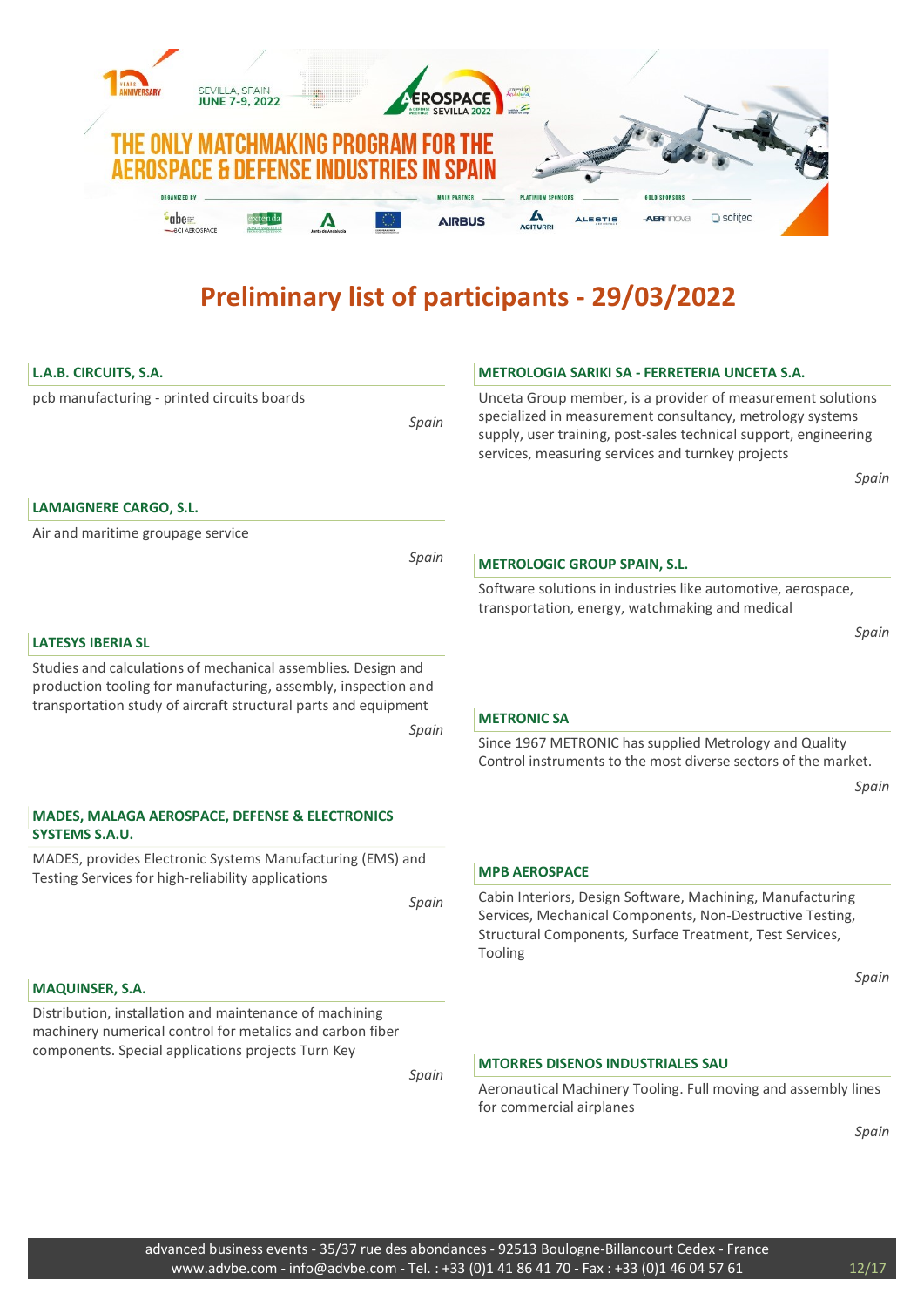

Peli is specializing since more then 30 years in the development and production of protector cases and flashlights

Spain

# RHENUS WAREHOUSING SOLUTIONS, S.L. - LTK LEAN LOGISTICS

Integrated Aeronautical logistics, Warehouse management, Internal logistics,quality control, handling of target sets, transportation, airport handling in FAL, documentary management, IT, Lean Services, Returnables, reverse logistics, Logistics

Spain

# ROHDE & SCHWARZ ESPAÑA, S.A.

Manufacturer of test and measurement equipment for mobile radios and radiocommunications. TV Broadcasting and IT-Security are also key activites of Rohde & Schwarz

Spain

# ROVIMATICA S.L.

Aerospace machining and defense component parts

Spain

Scalian international player in transformation, digital innovation, deployment and operations management

Spain

# SCM EFFICACY CONSULTING

SUPPLY CHAIN MANAGEMENT - LEAN MANAGEMENT - Flexibility - Efficiency - Adaptability

Spain

# SENER INGENIERIA Y SISTEMAS SA

A leading supplier of high performance aerospace systems for Space, Defence and Science for more than 50 years, with high added value technological developments

Spain

# SEVILLA CONTROL S.A.

Design and manufacturing of integral packages. Design, material purchasing, manufacturing of metalic and electrical detail parts, final processes, aeroestrctures assemblies, support and aircraft transformations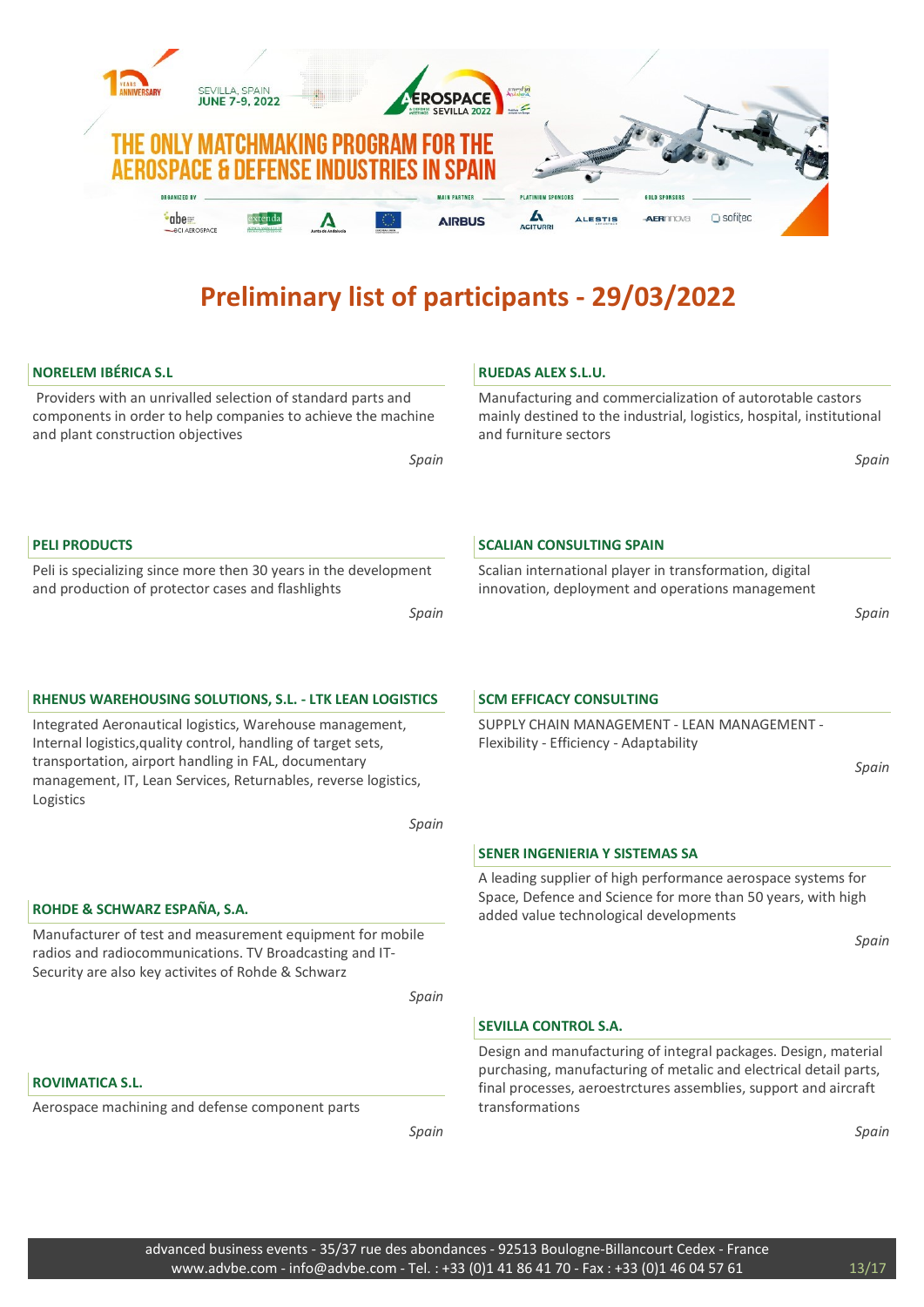

National Spanish association for Defense, Aeronautics, and space companies.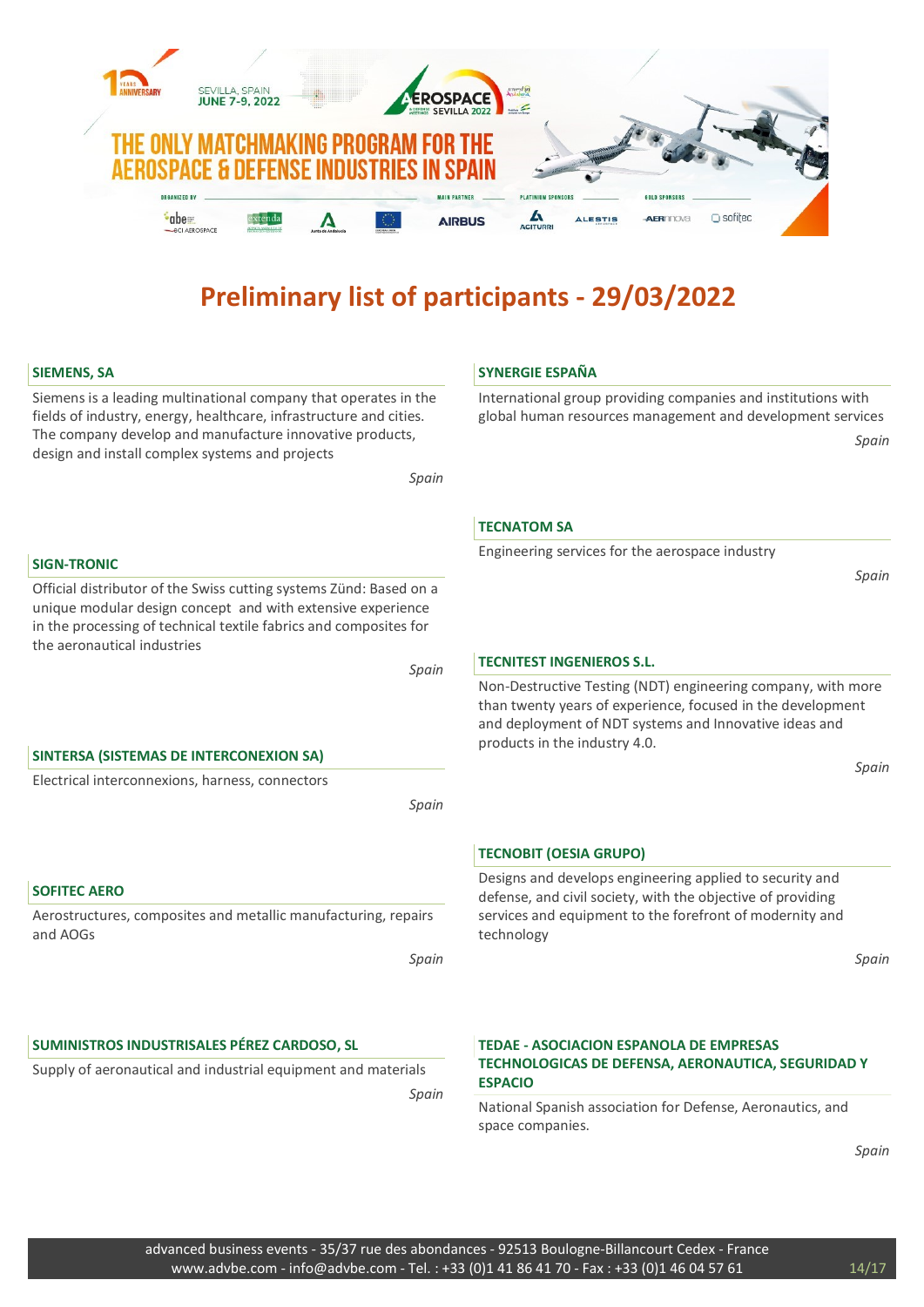

| <b>THALES ALENIA SPACE ESPAÑA</b>                                                                                                                                                                | <b>TRESCAL ESPANA DE METROLOGIA</b>                                                                                                                                                            |
|--------------------------------------------------------------------------------------------------------------------------------------------------------------------------------------------------|------------------------------------------------------------------------------------------------------------------------------------------------------------------------------------------------|
| Devoted to the development and supply of Space systems and<br>equipment for civil and military programs with application in<br>telecommunications, navigation, Earth observation, science,       | ASSI, a Trescal company, is a family business born in 1995,<br>offering services of traceable calibration, accredited calibration<br>(ENAC), qualification, validation and process automation. |
| exploration, space transportation and infrastructure.<br>Spain                                                                                                                                   | Spain                                                                                                                                                                                          |
|                                                                                                                                                                                                  | <b>UMI AERONAUTICA, SL</b>                                                                                                                                                                     |
| <b>TIERRA TECH, SL</b><br>Ultrasonics cleaning systems<br>Spain                                                                                                                                  | UMI Aeronautica is the focal point for subcontracting and<br>delivering of a complete solution in the Airframe manufacturing<br>market                                                         |
|                                                                                                                                                                                                  | Spain                                                                                                                                                                                          |
| TITANIA, ENSAYOS Y PROYECTOS INDUSTRIALES S.L.                                                                                                                                                   | UNIVERSIDAD DE CADIZ - AREA DE INGENIERIA DE LOS                                                                                                                                               |
| Quality control testing of aerospace materials<br>Spain                                                                                                                                          | <b>PROCESOS DE FABRICACION</b>                                                                                                                                                                 |
|                                                                                                                                                                                                  | Research in aeronautical manufacturing processes and<br>technologies<br>Spain                                                                                                                  |
| <b>TITANIUM AERO S.L.U.</b>                                                                                                                                                                      |                                                                                                                                                                                                |
| Engineering that offers complete solutions related to machining<br>and process improvements                                                                                                      |                                                                                                                                                                                                |
| Spain                                                                                                                                                                                            | UNIVERSITY OF HUELVA - AIR QUALITY UHU                                                                                                                                                         |
|                                                                                                                                                                                                  | Remotely Piloted Aircraft Systems (RPAS) at the University of<br>Huelva                                                                                                                        |
|                                                                                                                                                                                                  | Spain                                                                                                                                                                                          |
| <b>TORSESA</b>                                                                                                                                                                                   |                                                                                                                                                                                                |
| Aeronautics, petrochemicals, mining, wind power, food, marine,<br>amongst others. We bring our expertise to a wide range of<br>industrial sectors that value the support of a customer-oriented, | <b>UTINGAL S.L.</b>                                                                                                                                                                            |
| technical team with extensive experience<br>Spain                                                                                                                                                | Engineering services(CAD/CAM designs), Latest technologies<br>machining, Mass production of specific components, Laser cut<br>systems.                                                         |
|                                                                                                                                                                                                  | Spain                                                                                                                                                                                          |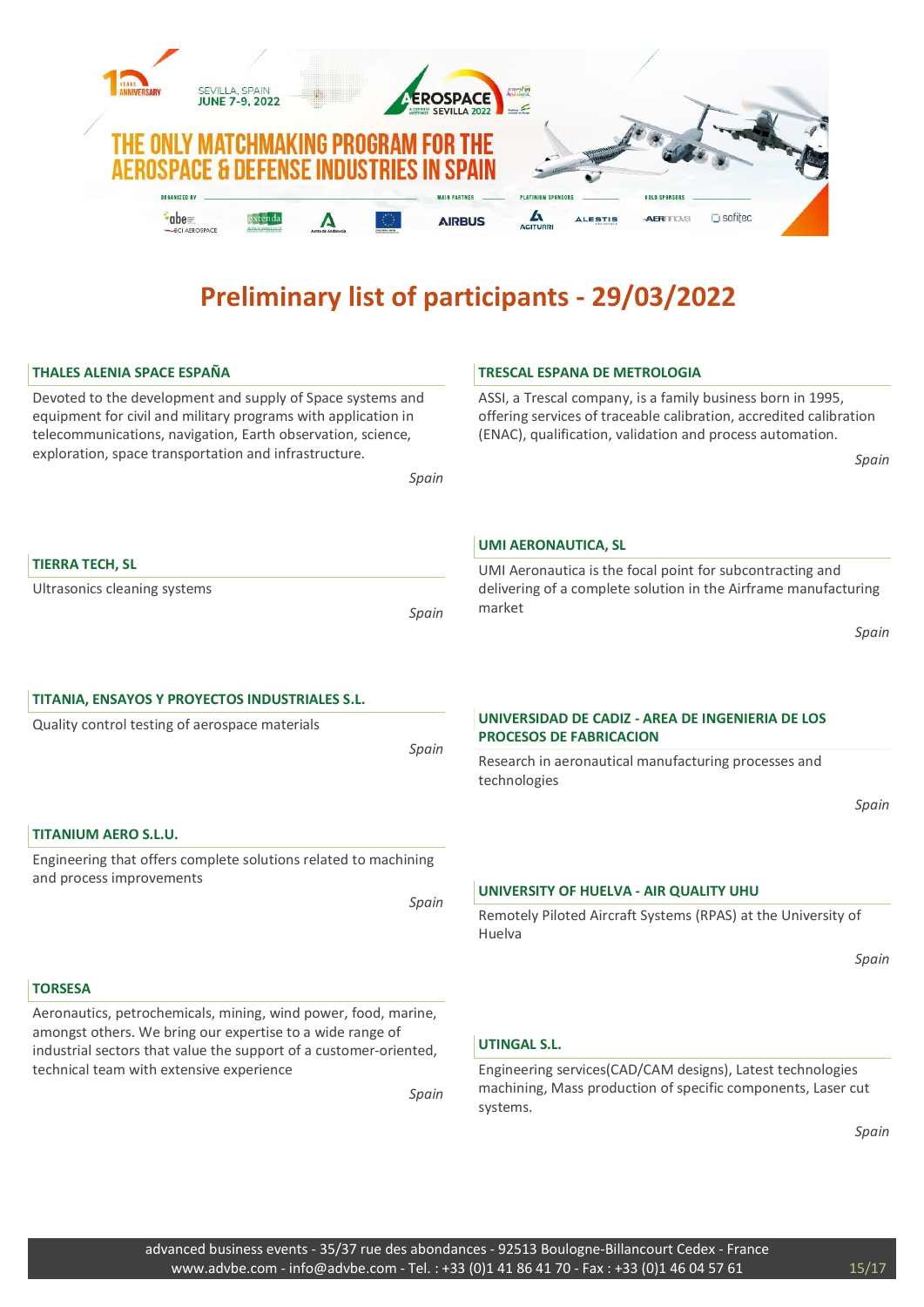

# TORAY ADVANCED COMPOSITES

Advanced composite materials for aeronautics, ballistics and industrial applications.

The Netherlands

# UKRAINIAN ASSOCIATION OF HIGH-TECH ENTERPRISES AND CORPORATIONS COSMOS

Ukraine Aerospace and Defense Corporation Association

World class service provider of Aerospace Fasteners

Ukraine

United Kingdom

#### **GITAS**

Tunisia Aerospace Industries Association

Tunisia

### HEZARFEN SAVUNMA VE HAVACILIK SANAYI TIC. LTD STI

Hezarfen Defence and Aerospace Ltd. Co. focuses on subassemblies for aircraft and helicopter components. Hezarfen is an approved subcontractor of TAI (Turkish Aerospace Industries) since 2012.

**Turkey** 

# TURKISH AEROSPACE INDUSTRIES

Center of technology in design, development, manufacturing, integration of aerospace systems, modernization and after sales support in Turkey

**Turkey** 

# TUSAS ENGINE INDUSTRIES INC (TEI)

Manufacturing, overhaul of aeroengine parts

**Turkey** 

#### AERO METALS ALLIANCE

ADEPT FASTENERS UK

Aero Metals Alliance (AMA) provides Aluminium, Stainless Steel, Alloy Steel, Titanium, Nickel Alloys and supply chain management services to the world's leading aerospace primes United Kingdom

# BAE SYSTEMS PLC

Multinational defence, security, and aerospace company

United Kingdom

#### BOEING DISTRIBUTION SERVICES INC.

As a world-leading full service provider of inventory management solutions, Boeing Distribution Services provides an array of solutions designed to increase your productivity while lowering your investment costs.

United Kingdom